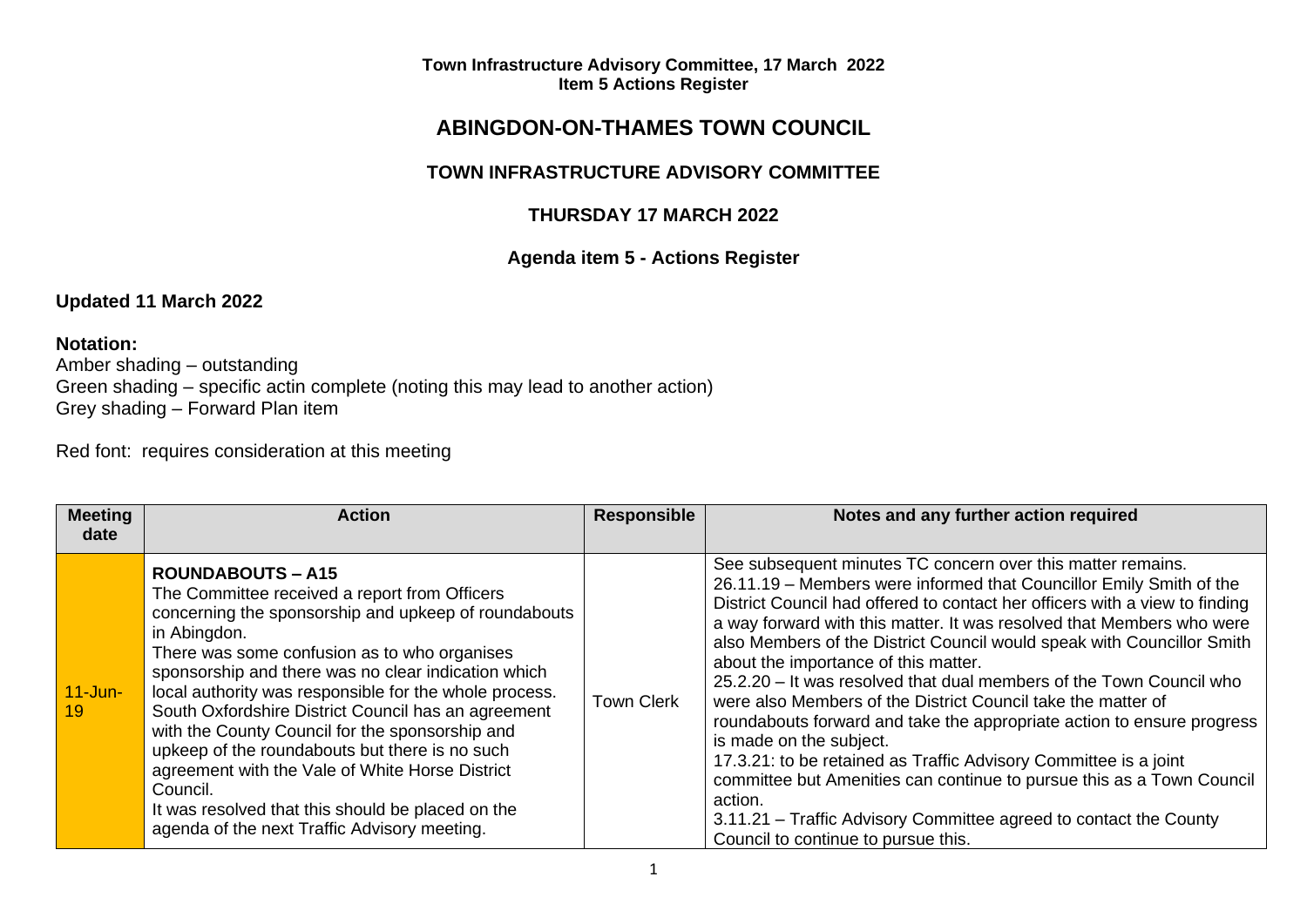| <b>Meeting</b><br>date | <b>Action</b>                                                                                                                                                                                                                                                                                                                                                                                                                                                                                                                                                                                                                                                                                                                                                                                                                            | <b>Responsible</b>                                             | Notes and any further action required                                                                                                                                                                                                                                                                                                                                                                                                                                                                                                                                                                                                                                                                                                                                                                                                                                                                                                                                                                                                                                                                                                                                                                                                                                         |
|------------------------|------------------------------------------------------------------------------------------------------------------------------------------------------------------------------------------------------------------------------------------------------------------------------------------------------------------------------------------------------------------------------------------------------------------------------------------------------------------------------------------------------------------------------------------------------------------------------------------------------------------------------------------------------------------------------------------------------------------------------------------------------------------------------------------------------------------------------------------|----------------------------------------------------------------|-------------------------------------------------------------------------------------------------------------------------------------------------------------------------------------------------------------------------------------------------------------------------------------------------------------------------------------------------------------------------------------------------------------------------------------------------------------------------------------------------------------------------------------------------------------------------------------------------------------------------------------------------------------------------------------------------------------------------------------------------------------------------------------------------------------------------------------------------------------------------------------------------------------------------------------------------------------------------------------------------------------------------------------------------------------------------------------------------------------------------------------------------------------------------------------------------------------------------------------------------------------------------------|
|                        | Action completed as requested. However matter<br>ongoing, not resolved to this council's satisfaction.                                                                                                                                                                                                                                                                                                                                                                                                                                                                                                                                                                                                                                                                                                                                   |                                                                | 18.11.21 - Cllr Halliday to consult with the County and District Councils<br>to move this project forward.<br>11.3.22 - via Traffic Advisory Committee, Town Clerk to write directly to<br>Oxfordshire County Council Chief Executive to set out the issue.<br>Suggest this action is transferred to the Traffic Advisory Committee                                                                                                                                                                                                                                                                                                                                                                                                                                                                                                                                                                                                                                                                                                                                                                                                                                                                                                                                           |
| $11$ -Jun-<br>19       | <b>BUS SHELTERS - A9</b><br>Investigate options regarding maintenance contracts for<br>the bus shelters                                                                                                                                                                                                                                                                                                                                                                                                                                                                                                                                                                                                                                                                                                                                  | <b>Cemeteries</b><br>and Outdoor<br><b>Services</b><br>Manager | 4 Sep 19 - no response from maintenance companies contacted<br>13 Jan 21 – Outdoor Services Manager has contacted the company<br>which installs the shelters and is seeking options.<br>18.11.21 - COSM has consulted with companies and is hoping to report<br>back in early 2022.<br>6.1.21 – work ongoing, report to March meeting with options<br>11.3.22 - progressed via Admin Officer who is awaiting a proposal from<br>a supplier. Place on agenda for June meeting.                                                                                                                                                                                                                                                                                                                                                                                                                                                                                                                                                                                                                                                                                                                                                                                                 |
| $25$ -Feb-<br>20       | <b>TWINNING - A68</b><br>Proposal to install a directional sign in the Roysse<br>Garden to signpost to the twin towns be referred to the<br>Finance and General Purposes Committee as part of<br>consideration of resourcing for twinning matters.<br>Officers to obtain a quote for the next F&GP. (Note:<br>organisation of any civic/ Town Council-organised<br>twinning activities is a matter for the Community<br>Services Committee).<br>Resolved that a plaque be made to celebrate the 50th<br>anniversary of twinning with Schongau, Bavaria and<br>this should be displayed in the County Hall flower bed.<br>Funding will come from the Abingdon in Bloom budget.<br>Obtain quote for the purchase of a directional sign in<br>the Roysse Ct Garden to signpost the twin towns - to be<br>considered at future FGP cttee mtg | <b>Cemeteries</b><br>and Outdoor<br><b>Services</b><br>Manager | 19 Oct 20 - discussed at A&R mtg 23 Sep and decided to put a hold on<br>this as all fingers would point in the same direction. LO to obtain further<br>advice / comments from Twinning Society.<br>20.1.21 - Cllr Oates had spoken to the Town Twinning Society which<br>requested a 'compass points' style sign with the flags of each country<br>on each 'finger' of the sign. The Twinning Society had referred to the<br>design of a similar installation in Colmar as a possible option for<br>consideration. The Outdoor Services Manager was asked to source a<br>quote for a finger post with five 'fingers' and to report to the next<br>meeting.<br>11.3.21 - Cllr Oates was liaising with the Twinning Society to determine<br>exactly what they envisaged.<br>17.3.21 - no update.<br>27.5.21 - OSM spoke to contractor re quote, awaiting response.<br>14.10.21 - Cemeteries and Outdoor Services Manager has placed the<br>order and has been advised by the manufacturer that due to the current<br>climate, the steel required is not available, so manufacture has been<br>shelved for the foreseeable future.<br>18.11.21 - the COSM was requested to seek an alternative supplier if<br>materials cannot be provided. It was suggested that an alternative |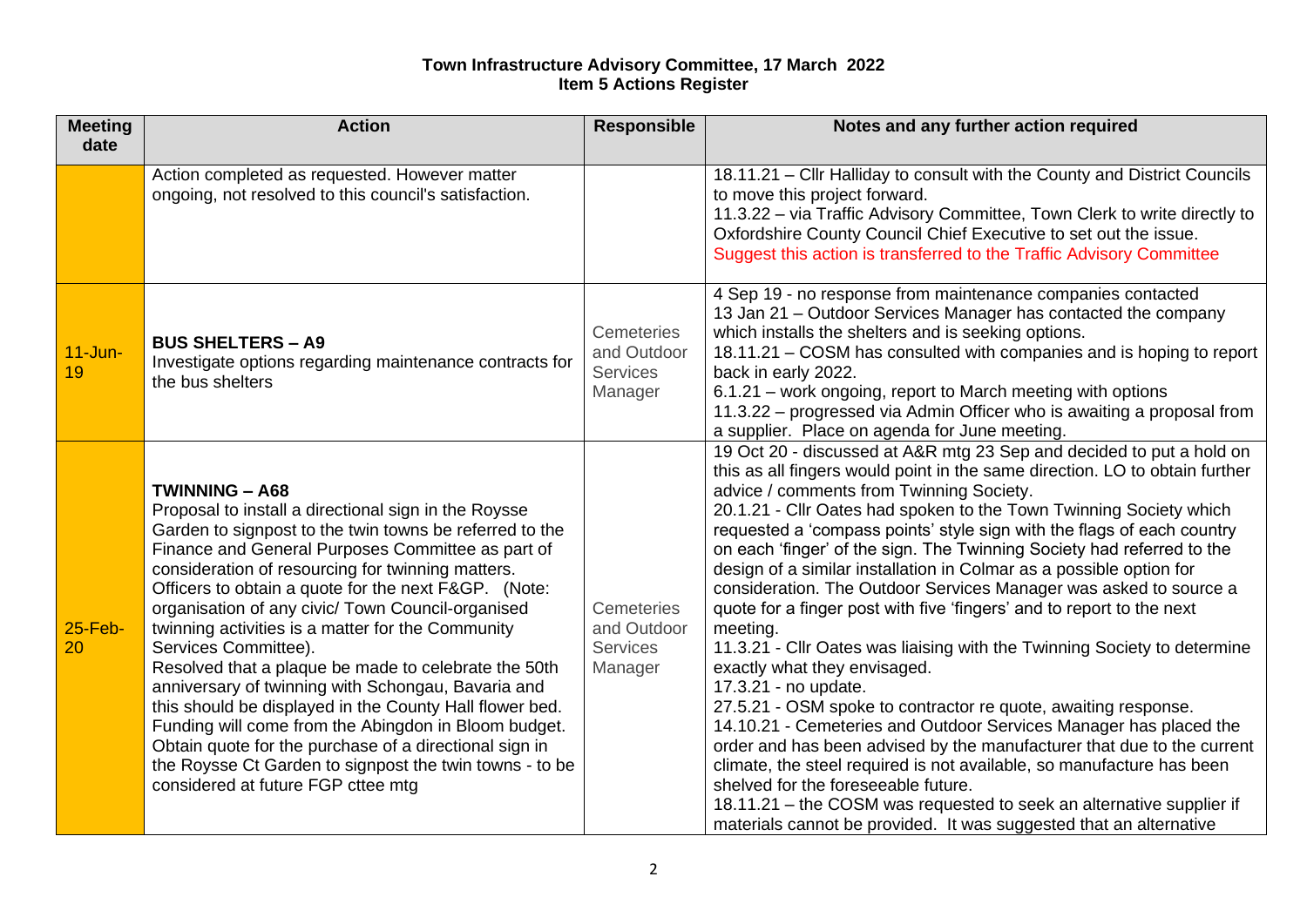| <b>Meeting</b><br>date | <b>Action</b>                                                                                                                                                                                                                                                                                                                                                 | <b>Responsible</b>                                             | Notes and any further action required                                                                                                                                                                                                                                                                                                                                                                                                                                                                                                                                                                                                                                                                                                                                                                                                                                                                                                                                                                                                                                                                                                                                                                                                                                                                        |
|------------------------|---------------------------------------------------------------------------------------------------------------------------------------------------------------------------------------------------------------------------------------------------------------------------------------------------------------------------------------------------------------|----------------------------------------------------------------|--------------------------------------------------------------------------------------------------------------------------------------------------------------------------------------------------------------------------------------------------------------------------------------------------------------------------------------------------------------------------------------------------------------------------------------------------------------------------------------------------------------------------------------------------------------------------------------------------------------------------------------------------------------------------------------------------------------------------------------------------------------------------------------------------------------------------------------------------------------------------------------------------------------------------------------------------------------------------------------------------------------------------------------------------------------------------------------------------------------------------------------------------------------------------------------------------------------------------------------------------------------------------------------------------------------|
|                        |                                                                                                                                                                                                                                                                                                                                                               |                                                                | material might be considered and the Properties Officer might be able<br>to advise on this at the next meeting.<br>11.3.22 - quote received £3,150 together with design. This has been<br>sent to Cllr Oates to check that the design is as envisaged                                                                                                                                                                                                                                                                                                                                                                                                                                                                                                                                                                                                                                                                                                                                                                                                                                                                                                                                                                                                                                                        |
| $20 - Jan -$<br>21     | <b>BUS SHELTERS - A60</b><br>two bus shelters had been completed in the past year.<br>There may be more which could be replaced and<br>members were asked to consider if they knew of any<br>shelters which may need to be replaced.                                                                                                                          | All<br>Committee<br>members                                    | 17.3.21 - suggested sites:<br>The Motte – stop could be replaced to allow for a seat to be added.<br>Stratton Way: more shelters could be installed as the bus stop for the<br>X2 and X3 buses to Oxford is particularly busy. The Outdoor Services<br>Manager will look at this.<br>The stop on Drayton Road was put in by developers and removed as it<br>was not sited correctly. The Town Council will ask about a new stop to<br>be better located, funded by the developer.<br>May 2021 - outstanding, Cemeteries and Outdoor Services Manager to<br>address.<br>November 2021 - this matter may now best be considered alongside<br>the potential for external providers to replace and maintain bus shelters.<br>18.11.21 - To refine action to capture the specific information above<br>and combine with other related actions<br>Drayton Road bus shelter was put in by developers and removed as it<br>was not sited correctly. The Town Council had an action to ask about a<br>new stop to be better located, funded by the developer. This action<br>needs to be followed up: Town Council to contact the planning authority<br>to ensure that the developer follows up this action.<br>11.3.22 : suggest committee formally combine this with the work on<br>bus shelter maintenance options |
| 20-Jan-<br>21          | <b>PLASTIC BOLLARDS FOR MARKET PLACE - A57</b><br>It was agreed that the Outdoor Services Manager<br>should liaise with the architect to arrange a meeting on<br>site and bring a costed proposal to the March meeting<br>of the committee, and that this would be one of the<br>projects for the Amenities and Recreation Committee<br>over the coming year. | <b>Cemeteries</b><br>and Outdoor<br><b>Services</b><br>Manager | 10.3.21 - Outdoor Services Manager to report to meeting on 17 March<br>2021<br>17.3.21: The Outdoor Services Manager is planning to meeting with the<br>contractor in the week commencing 12 April 2021.<br>27.5.21 - original contractor has pulled out, OSM to meet new<br>contractor in June.<br>14.10.21 - Cemeteries and Outdoor Services Manager has placed the                                                                                                                                                                                                                                                                                                                                                                                                                                                                                                                                                                                                                                                                                                                                                                                                                                                                                                                                        |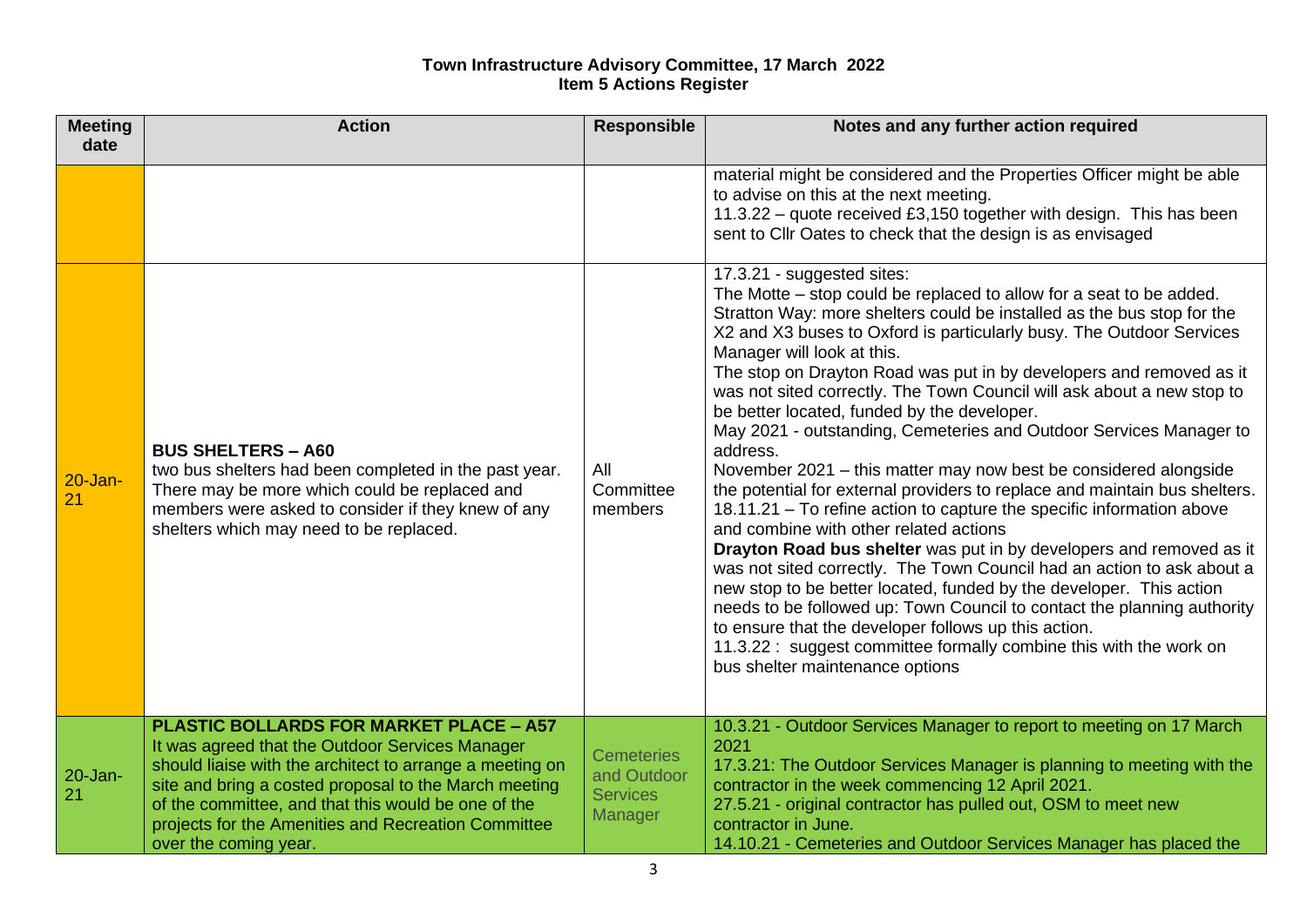| <b>Meeting</b><br>date | <b>Action</b>                                                                                                                                                                                                                                                                                                                                                                                                                                                                                                                                                                                                                                    | <b>Responsible</b>                                            | Notes and any further action required                                                                                                                                                                                                                                                                                                                                                                                                                                                                                                                                                                                                                    |
|------------------------|--------------------------------------------------------------------------------------------------------------------------------------------------------------------------------------------------------------------------------------------------------------------------------------------------------------------------------------------------------------------------------------------------------------------------------------------------------------------------------------------------------------------------------------------------------------------------------------------------------------------------------------------------|---------------------------------------------------------------|----------------------------------------------------------------------------------------------------------------------------------------------------------------------------------------------------------------------------------------------------------------------------------------------------------------------------------------------------------------------------------------------------------------------------------------------------------------------------------------------------------------------------------------------------------------------------------------------------------------------------------------------------------|
|                        |                                                                                                                                                                                                                                                                                                                                                                                                                                                                                                                                                                                                                                                  |                                                               | order with the preferred contractor, who has ordered the bollards.<br>Subject to delivery, work should start in November.<br>$18.11.21 - in hand$<br>6.1.22 - currently being installed<br>11.3.22 - complete, remove from actions register                                                                                                                                                                                                                                                                                                                                                                                                              |
| $18-Feb-$<br>21        | <b>LOCAL CYCLING, WALKING AND</b><br><b>INFRASTRUCTURE PLAN - GR57</b><br>Meeting asked to consider adopting the draft policy<br>which had been developed by Abingdon Liveable<br>Streets. Draft policy submitted to Oxfordshire County<br>Council to consider for adoption. If adopted by the<br>Town Council it becomes a formal document to be<br>taken into account by the planning authority.<br>Cllr de la Harpe to provide the draft document and<br>highlight key areas for committee members to consider.<br>Cllr de la Harpe would circulate the link and this item<br>would be reconsidered at the next meeting of this<br>committee. | Cllr de la<br>Harpe, Cllr<br>Halliday, Cllr<br><b>Bowring</b> | 2.4.21 - the LCWIP is currently being worked on at County Council and<br>it is hoped that it will be completed by June or July. If this is the case,<br>there is no need for the Town Council to adopt the draft document.<br>20.4.21 - to keep as an active item for GASC to revisit in future when<br>the matter has been resolved by Oxfordshire County Council.<br>18.11.21 - noted that it may be good to proceed with projects while<br>awaiting consideration of the LCWIP by the County Council. To add to<br>next agenda for specific proposals.<br>11.3.21 - see agenda item to meeting of 17 March                                            |
| 30-Mar-<br>21          | <b>NEIGHBOURHOOD PLAN - F175 - FORWARD</b><br><b>PLAN ITEM</b><br>It was resolved that:<br>(i) The Town Clerk apply for the Basic Grant for the 2nd<br>stage of the delivery of the Abingdon Neighbourhood<br>Plan<br>(ii) Authority be delegated to the Town Clerk in<br>consultation with Cllr Grace Clifton, Lead Councillor<br>Neighbourhood Plan Steering Group, and Cllr<br>Samantha Bowring, Chair of Finance and General<br>Purposes Committee, to accept the quote from Feria<br>Urbanism, as detailed in the report.<br>Town Clerk to agree with Feria Urbanism - complete                                                             | Town Clerk,                                                   | (i) Basic grant will be applied for when the Neighbourhood Plan area is<br>formally designed by the DC.<br>(ii) Quote received from Feria Urbanism for work to allow work to<br>continue within budget<br>(iii) Awaiting neighbourhood plan designation before a grant can be<br>applied for<br>Sept 2021 update - to move to Town Infrastructure<br>18.11.21 - awaiting plan area designation consultation by the Vale. List<br>of consultees has been shared with the Vale.<br>6.1.22 - planning authority consultation open until 19.1.22<br>11.3.22 - neighbourhood plan area agreed by VWHDC so relevant<br>application may be made for Basic Grant |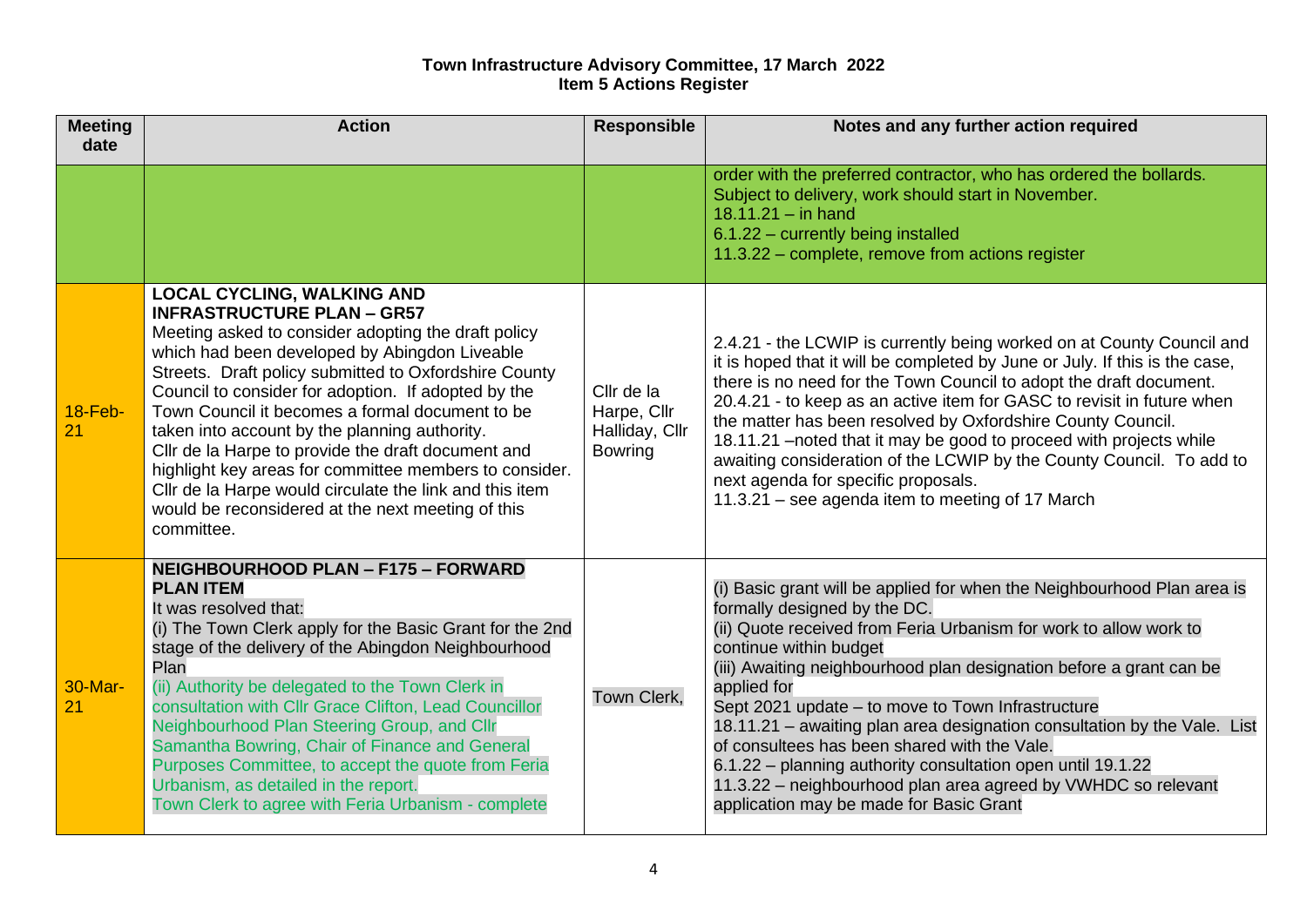| <b>Meeting</b>    | <b>Action</b>                                                                                                                                                                                                                                                                                                                                                                                                                                                                                                                                                                                                                                                                                              | <b>Responsible</b> | Notes and any further action required                                                                                                                                                                                                                                                                                                                                                                                                                                                                                                                                                                                                                                                   |
|-------------------|------------------------------------------------------------------------------------------------------------------------------------------------------------------------------------------------------------------------------------------------------------------------------------------------------------------------------------------------------------------------------------------------------------------------------------------------------------------------------------------------------------------------------------------------------------------------------------------------------------------------------------------------------------------------------------------------------------|--------------------|-----------------------------------------------------------------------------------------------------------------------------------------------------------------------------------------------------------------------------------------------------------------------------------------------------------------------------------------------------------------------------------------------------------------------------------------------------------------------------------------------------------------------------------------------------------------------------------------------------------------------------------------------------------------------------------------|
| date              |                                                                                                                                                                                                                                                                                                                                                                                                                                                                                                                                                                                                                                                                                                            |                    |                                                                                                                                                                                                                                                                                                                                                                                                                                                                                                                                                                                                                                                                                         |
| 30-Mar-<br>21     | <b>GRANT-FUNDED BUS USAGE - F157</b><br>It was noted that the review of local transport support<br>had previously requested the provision of bus usage<br>figures regularly. It was agreed that this should resume<br>after lockdown ends to enable councillors to make an<br>informed decision for the budget for 2022-3.                                                                                                                                                                                                                                                                                                                                                                                 | <b>Town Clerk</b>  | August 2021 – Committee Clerk has been asked to undertake research<br>into the bus service, including usage figures. A report will be provided<br>for the budget cycle.<br>16.9.21 - Town Clerk to place quarterly usage figures on to Sharepoint.<br>4.10.21 - spreadsheet added to Sharepoint, placed in Town<br>Infrastructure Committee folder.<br>18.11.21 - report in December for January meeting.<br>$7.11.21$ – see report to meeting<br>11.3.22 – see report to meeting of 17 March                                                                                                                                                                                           |
| 09-Jun-<br>21     | <b>SPONSORSHIP OF BENCHES - A10</b><br>The Town Clerk was asked to draft a policy regarding<br>the sponsorship of benches, taking into<br>account:<br>a) whether the policy will apply to new and/or existing<br>benches:<br>b) how the sponsorship fee would be determined, by<br>whom and how often it would<br>apply;<br>c) how the suitability of the proposed location of the<br>benches would be determined.                                                                                                                                                                                                                                                                                         | <b>Town Clerk</b>  | $10.11.21$ – report to come to meeting on 13.1.22<br>11.3.22 – drafted for consideration at meeting of 17 March                                                                                                                                                                                                                                                                                                                                                                                                                                                                                                                                                                         |
| $20 -$ Jul-<br>21 | <b>CIVIL PARKING ENFORCEMENT - F16</b><br>It was recommended:<br>a. That the Urgency Committee note that civil parking<br>enforcement will commence on 1 November 2021 and<br>that the town council agency agreement in relation to<br>the Abingdon residents' parking schemes will end as of<br>31 October 2021.<br>b. That the Urgency Committee note that the council's<br>Parking Attendant is due to be transferred to the County<br>Council's contractor at on 1 November 2021 under the<br>relevant TUPE provisions and that he be thanked for<br>his work for the town council.<br>c. That the Urgency Committee delegates authority to<br>the Town Clerk to liaise with the principal authorities | <b>Town Clerk</b>  | 27.7.21 - agreed by Urgency Committee<br>September 2021 - publicised in Town Crier. Further information will be<br>provided as this proceeds.<br>Nov 21 - information added to the Town Council website and December<br>Town Crier.<br>23.11.21 - This action had three actions and it was noted that the last<br>action (c) remained outstanding. There is still ongoing work to do<br>consulting with residents and working with the Vale to ensure that the<br>Town Council has input into this project. This item will therefore be<br>marked as outstanding and will be transferred as an action to the Town<br>Infrastructure Committee.<br>TRANSFERRED TO TIC FROM FGAM 23.11.21 |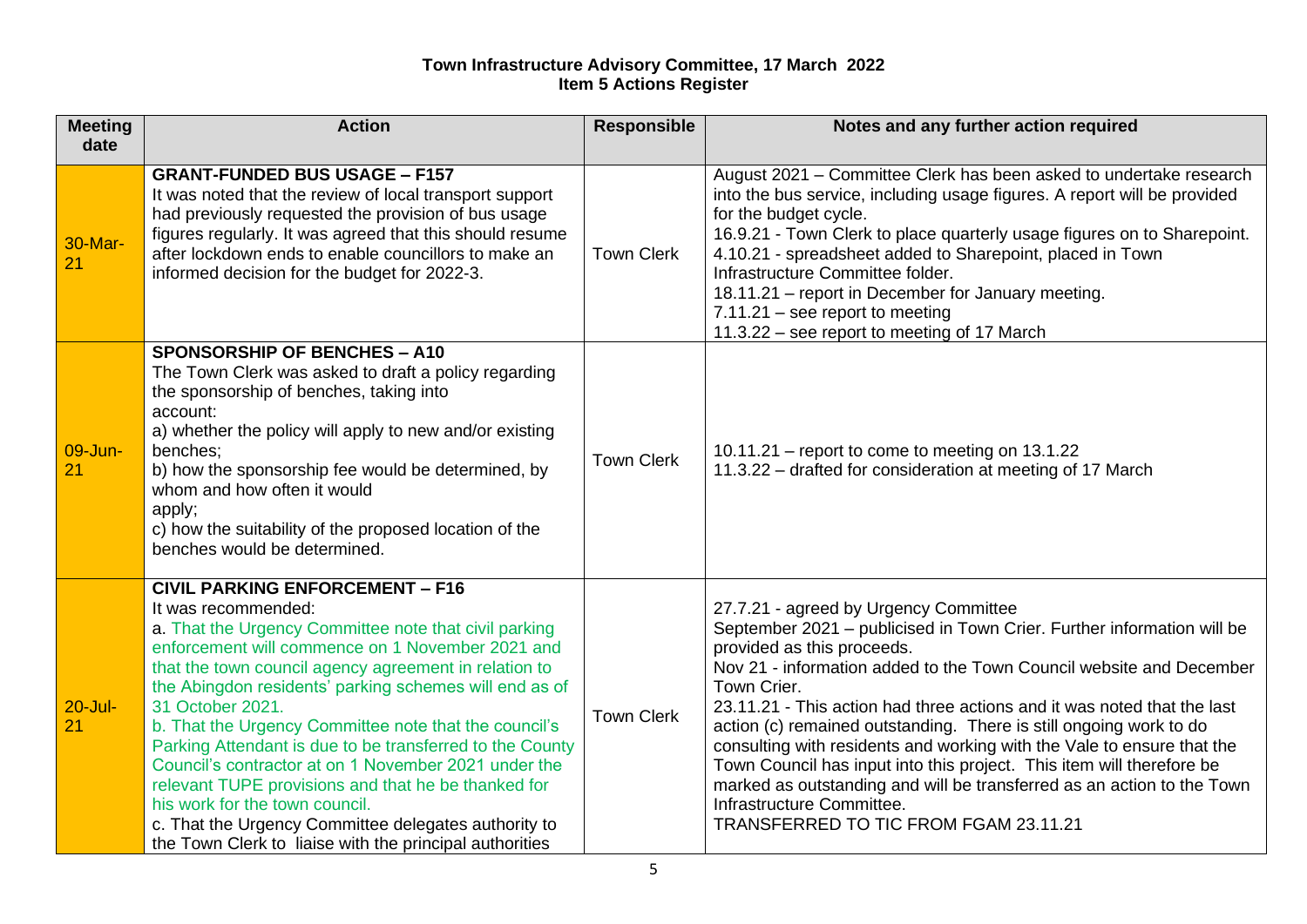| <b>Meeting</b><br>date | <b>Action</b>                                                                                                                                                                                                                                                                                                                                                                                                                                                                                                                                                                                                                                                                                                                                                                                                                                                                                                                                             | <b>Responsible</b> | Notes and any further action required                                                                                                                                                                                                                                                                                                                                                                                                                                                                                                                                                                                                                                                                                                                                                                                                                                                                                                             |
|------------------------|-----------------------------------------------------------------------------------------------------------------------------------------------------------------------------------------------------------------------------------------------------------------------------------------------------------------------------------------------------------------------------------------------------------------------------------------------------------------------------------------------------------------------------------------------------------------------------------------------------------------------------------------------------------------------------------------------------------------------------------------------------------------------------------------------------------------------------------------------------------------------------------------------------------------------------------------------------------|--------------------|---------------------------------------------------------------------------------------------------------------------------------------------------------------------------------------------------------------------------------------------------------------------------------------------------------------------------------------------------------------------------------------------------------------------------------------------------------------------------------------------------------------------------------------------------------------------------------------------------------------------------------------------------------------------------------------------------------------------------------------------------------------------------------------------------------------------------------------------------------------------------------------------------------------------------------------------------|
|                        | regarding publicity for the implementation of civil<br>parking enforcement and that the Town Clerk be<br>authorised to publish an online survey regarding<br>parking in Abingdon and work with Members regarding<br>ensuring that this survey is freely available in the town.<br>The Town Clerk would then report back to the relevant<br>committee regarding the findings from the survey and<br>how these would be progressed in to actions.<br>Town Clerk to liaise with the principal authorities<br>regarding publicity for the implementation of civil<br>parking enforcement and that the Town Clerk be<br>authorised to publish an online survey regarding<br>parking in Abingdon and work with Members regarding<br>ensuring that this survey is freely available in the town.<br>The Town Clerk would then report back to the relevant<br>committee regarding the findings from the survey and<br>how these would be progressed in to actions. |                    | 11.3.22 – current position is that OCC are focussing on<br>implementation of current restrictions and will shortly move on to<br>consideration of enhancements. At Traffic Advisory Ctte of 3<br>November Members were requested to suggest areas where<br>i) on where in the town enforcement of current restrictions would<br>make a difference; ii) on any areas where a review of restrictions<br>may be needed. See report to Traffic Advisory Committee of 9<br>February 2022. Any further suggestions can still be e-mailed to<br>democratic@abingdon.gov.uk County Officer to be invited to<br>attend next Traffic Advisory on 8 June - Members may wish to<br>attend this meeting so they can input directly to this matter                                                                                                                                                                                                              |
| <b>16-Sep-</b><br>21   | <b>PLANNING PANEL - T10</b><br>A report was considered on the establishment and<br>operation of the Planning Panel. The Town Clerk to<br>prepare a revised report for the committee on the<br>operation of the panel which takes into account the<br>comments made at this meeting.                                                                                                                                                                                                                                                                                                                                                                                                                                                                                                                                                                                                                                                                       | <b>Town Clerk</b>  | 12.11.21: report to meeting on 13.1.22.<br>11.3.22: Panel members commented as follows -<br>The workload for a panel of three members is high and the<br>members involved have a lot to do in a short period of time<br>before the meeting<br>The onus is on all councillors to look at applications in their own<br>wards - they need a reminder as not all members appear to be<br>fully engaged<br>The new system is not working $-$ too much for three members to<br>do and non-panel members sometimes refer matters late<br>Getting the list of applications on a Friday is an improvement<br>$\bullet$<br>Some successes but too much for three members<br>$\bullet$<br>Need to increase Panel to 5 members<br>$\bullet$<br>Panel is experienced in planning but council should be offered<br>$\bullet$<br>training on planning matters (Town Clerk note: training has been<br>offered on a number of occasion by through OALC and some of |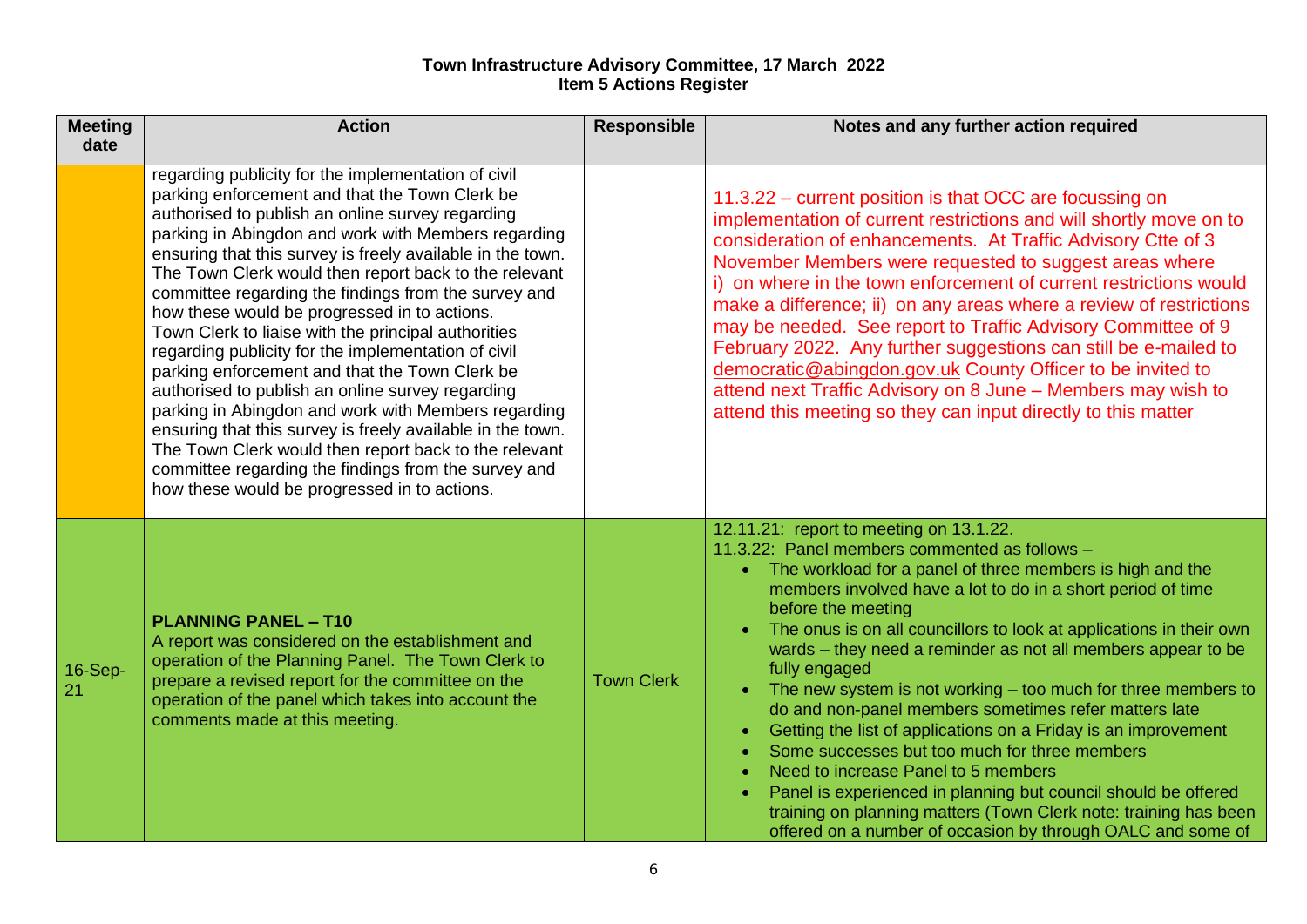| <b>Meeting</b><br>date | <b>Action</b>                                                                                                                                                                                                                                                                                                                                                                                                                                                                                                                                                                   | <b>Responsible</b> | Notes and any further action required                                                                                                                                                                                                                                                                                                                                                                                                                                                                                                                                                                                                                                  |
|------------------------|---------------------------------------------------------------------------------------------------------------------------------------------------------------------------------------------------------------------------------------------------------------------------------------------------------------------------------------------------------------------------------------------------------------------------------------------------------------------------------------------------------------------------------------------------------------------------------|--------------------|------------------------------------------------------------------------------------------------------------------------------------------------------------------------------------------------------------------------------------------------------------------------------------------------------------------------------------------------------------------------------------------------------------------------------------------------------------------------------------------------------------------------------------------------------------------------------------------------------------------------------------------------------------------------|
|                        |                                                                                                                                                                                                                                                                                                                                                                                                                                                                                                                                                                                 |                    | our members have attended – would we benefit from a session<br>bespoke to this council?)<br>Query on amount of training required – we do not make the<br>decision and so it is appropriate if we have any doubts to refer to<br>VWHDC and they can consider validity of comments<br>Consider a different evening (e.g. Thursday) so members could<br>$\bullet$<br>have the weekend to decide what should be referred and the<br>agenda then issued early in the week (e.g. Monday).<br>Suggested action: refer to Governance Review Working Group as part<br>of their work on evaluating the system introduced in September 2022<br>Action complete for this committee |
| 16-Sep-<br>21          | $CCTV - T11$<br>Request from the Vale of White Horse District Council<br>for financial support for new CCTV cameras in<br>Abingdon. The Town Clerk to contact the Vale to<br>advise that this amount is not in the budget for this<br>financial year and to note the town's contribution to the<br>PCSO. The District Council would be asked for further<br>details about how this service is funded. The Town<br>Clerk was asked to report to the next meeting of the<br>committee on 18 November 2021 to ensure that any<br>decision could be included in the budget process. | <b>Town Clerk</b>  | November 2021 update: please refer to report to the meeting of 16<br>September 2021.<br>18.11.21 - Town Clerk to request information on levels of funding<br>provided by other towns in the area for comparison to enable an<br>informed decision to be taken.<br>11.3.22 - action completed                                                                                                                                                                                                                                                                                                                                                                           |
| <b>18-Nov-</b><br>21   | TOWN AND COUNTRY PLANNING ASSOCIATION -<br><b>T27</b><br>The committee agreed that the membership would be<br>useful to trial for a year and the Town Clerk would apply<br>for this if a member volunteered to deal with the<br>membership.                                                                                                                                                                                                                                                                                                                                     | <b>Town Clerk</b>  | $11.3.22 -$ no request received $-$ do Members wish this to remain on the<br>actions list?                                                                                                                                                                                                                                                                                                                                                                                                                                                                                                                                                                             |
| <b>18-Nov-</b><br>21   | <b>OXFORDSHIRE FIRE AND RESCUE SERVICE</b><br><b>STRATEGIC PLAN - T28</b><br>The committee considered a consultation invitation from<br>Oxfordshire Fire and Rescue on the Community Risk                                                                                                                                                                                                                                                                                                                                                                                       |                    | 7.1.22 Update: extension granted to allow for comments on the<br>consultation; these will be submitted by the date of the TI Committee<br>meeting                                                                                                                                                                                                                                                                                                                                                                                                                                                                                                                      |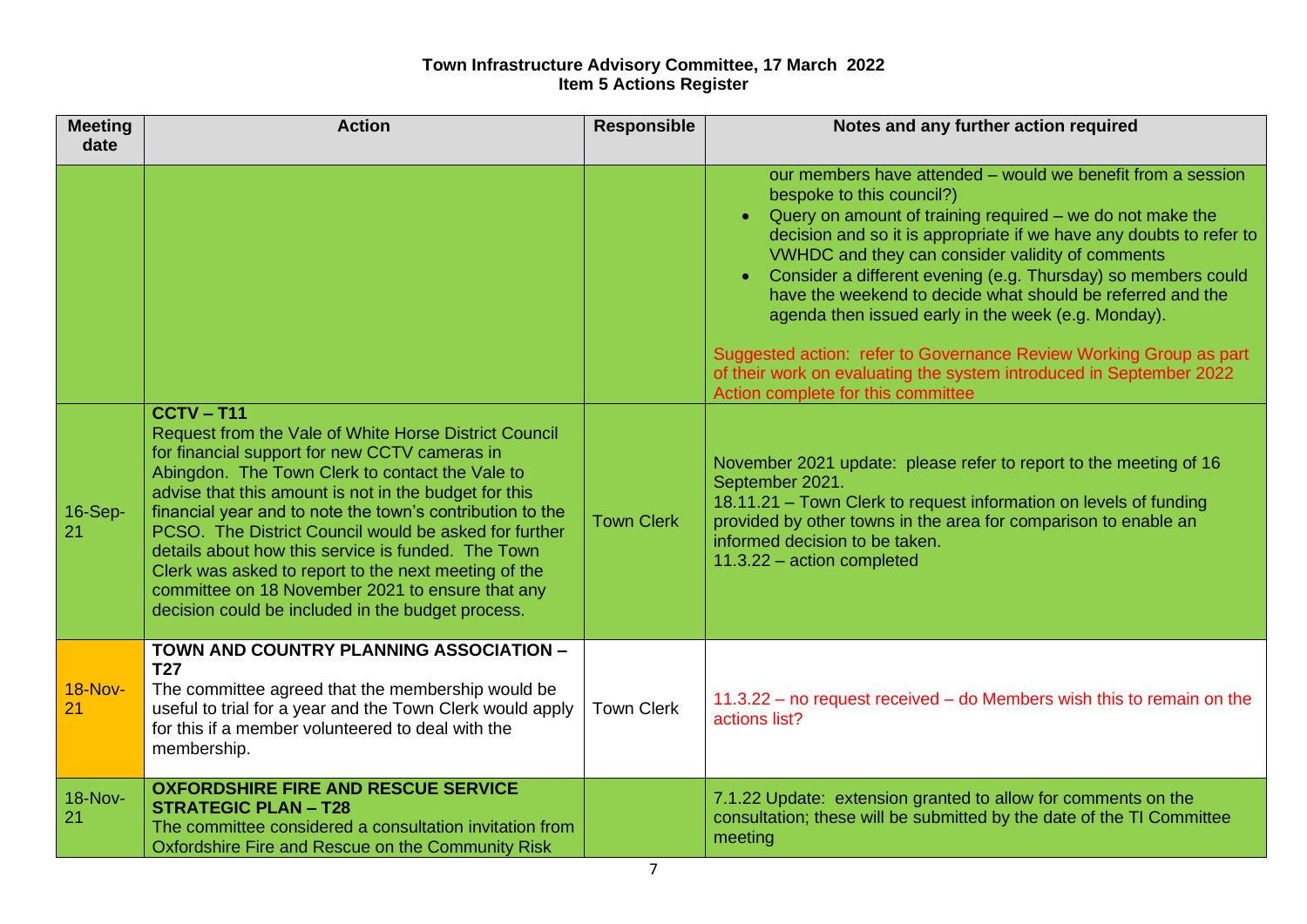| <b>Meeting</b><br>date | <b>Action</b>                                                                                                                                                                                                                                                                                                                                                                                                                                                                                                                                                                                                                                                                                                                                                   | <b>Responsible</b> | Notes and any further action required                                                                                                                                                                              |
|------------------------|-----------------------------------------------------------------------------------------------------------------------------------------------------------------------------------------------------------------------------------------------------------------------------------------------------------------------------------------------------------------------------------------------------------------------------------------------------------------------------------------------------------------------------------------------------------------------------------------------------------------------------------------------------------------------------------------------------------------------------------------------------------------|--------------------|--------------------------------------------------------------------------------------------------------------------------------------------------------------------------------------------------------------------|
|                        | Management Plan from 2022-2026, focusing on our<br>areas of Response, Prevention and Protection. The<br>Chair planned to meet with the service and would notify<br>colleagues of the appointment to give others an<br>opportunity to attend. The Town Clerk would prepare a<br>response on behalf of the Town Council in consultation<br>with Cllr de la Harpe.                                                                                                                                                                                                                                                                                                                                                                                                 |                    | 11.3.22 - e-mail sent to say that whilst we had no formal comments to<br>the consultation we were content that the Plan was comprehensive and<br>thanked OFRS for consulting with the council.<br>Action complete. |
| <b>18-Nov-</b>         | <b>ALBERT PARK CONSERVATION AREA APPRAISAL</b><br>- T21 - FORWARD PLAN ITEM<br>It was recommended to the Town Council to delegate<br>authority to submit the appraisal to the Vale of White<br>Horse District Council to the Town Clerk in consultation<br>with the Chair, Cllr Skinner, and Cllr Halliday (as<br>convenor of the working party). This will ensure that the<br>submission is not delayed.<br>The Town Clerk was requested to add any<br>correspondence with the Vale of White Horse District<br>Council to the correspondence folder in Sharepoint.                                                                                                                                                                                             |                    | 1.12.21 - agreed by Town Council<br>11.3.22 - Working Group considering final draft, which will then be<br>submitted - see Forward Plan item.                                                                      |
| 18-Nov-<br>21          | 20mph ZONE - T25<br>It was resolved that a working party be established to<br>respond to the invitation from Oxfordshire County<br>Council to bid for a 20mph zone in Abingdon, to invite<br>up to six Members to join the working party, to respond<br>to the invitation and to make a proposal about the<br>perimeter road. The membership was agreed as Cllr de<br>la Harpe and Cllr Halliday and the working party would<br>report to the Town Infrastructure Committee on 13<br>January 2022.<br>Resolved to give authority to the working party to co-opt<br>members of the public, up to a total of six members of<br>the working group, if they have the expertise required.<br>Officers will contact members shortly to arrange an<br>initial meeting. | <b>Cllrs</b>       | 23.12.21 - Working party has met, further meeting scheduled for 6.1.22.<br>a verbal report will be submitted to the meeting<br>11.3.22 - this specific action is complete                                          |